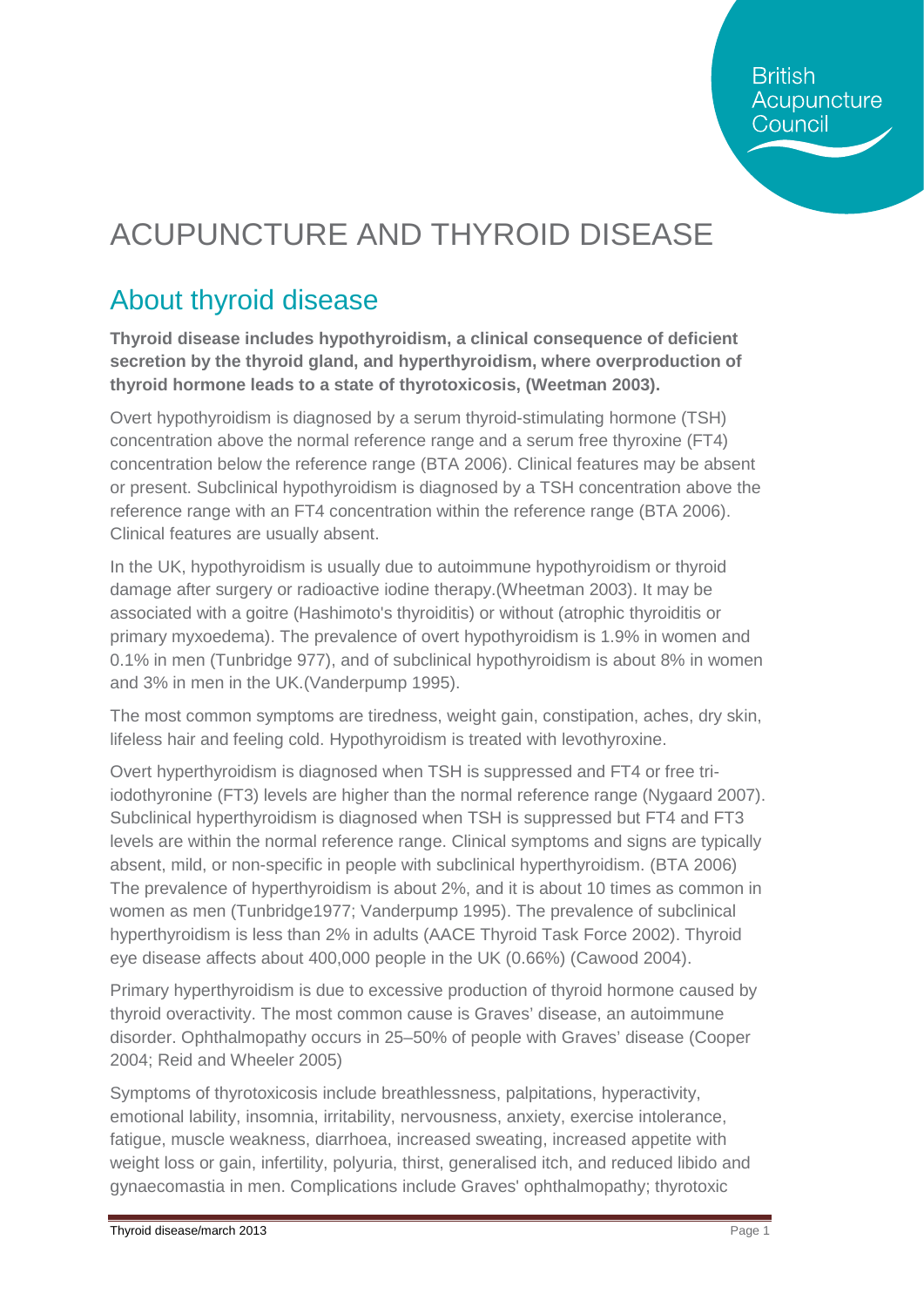crisis; atrial fibrillation; congestive cardiac failure; and increased risk of miscarriage, eclampsia, premature labour, low birthweight and neonatal thyrotoxicosis, when it is untreated during pregnancy (Cooper 2003; Weetman 2003). Hyperthyroidism is treated with drugs (carbimazole, propylthiouracil, beta-blockers), radioiodine and surgery.

#### **References**

AACE Thyroid Task Force. AACE medical guidelines for the evaluation and treatment of hyperthyroidism and hypothyroidism. American Association of Clinical Endocrinologists 2002. Available: [www.aace.com](http://www.aace.com/)

BTA, ACB and BTF. UK guidelines for the use of thyroid function tests. Association for Clinical Biochemistry, British Thyroid Association, British Thyroid Foundation 2006. Available: [www.acb.org.uk](http://www.acb.org.uk/)

Cawood T et al. Recent developments in thyroid eye disease. British Medical Journal 2004; 329: 385-90.

Cooper DS. Hyperthyroidism. Lancet 2003: 362(9382; 459-68.

Cooper DS. Subclinical thyroid disease: consensus or conundrum? Clinical Endocrinology 2004; 60: 410-2.

Nygaard, B. Hyperthyroidism. Clinical Evidence 2007. BMJ Publishing Group Limited. Available: [www.clinicalevidence.com](http://www.clinicalevidence.com/)

Reid JR, Wheeler SF. Hyperthyroidism: diagnosis and treatment. American Family Physician 2005; 72: 623-30.

Tunbridge WMG et al. The spectrum of thyroid disease in a community: the Whickham survey. Clinical Endocrinology 1977; 7: 481-93.

Vanderpump MPJ et al. The incidence of thyroid disorders in the community: a twenty-year follow-up of the Whickham Survey. Clinical Endocrinology 1995; 43: 55-68.

Weetman, AP. The thyroid gland and disorders of thyroid function. In: Warrell, D.A., Cox, T.M., Firth, J.D. and Benz, E.J.Jr (Eds.) Oxford textbook of medicine. 4th edn. Oxford: Oxford University Press 2003. Section 12.4

#### How acupuncture can help

This factsheet focuses on the evidence for acupuncture in thyroid disease, both hypothyroidism and hyperthyroidism.

One randomised controlled trial (RCT) found that the use of moxibustion separated from the skin by a layer of aconite herbal 'cake', in addition to levothyroxine, can improve clinical symptoms and thyroid function in patients of Hashimoto's thyroiditis compared with levothyroxine alone (Xia 2012). An observational study found that acupuncture may be an alternative to treatment with levothyroxine for subclinical hypothyroidism (Luzina 2011).

Three RCTs have looked at acupuncture for hyperthyroidism. One found that acupuncture combined with acupressure is effective for treating infiltrative exophthalmos (bulging eyes, a common symptom in thyroid eye disease), and more effective than medication (Xu 2011). Another found that the addition of acupuncture to medication for hyperthyroid exophthalmos may not only enhance the therapeutic effects of medication, but also reduce the side effects. (Xia 2010) And, a third found that pricking therapy has a definite therapeutic effect on Graves' disease, via regulation of thyroid function (Li 2006).

In general, acupuncture is believed to stimulate the nervous system and cause the release of neurochemical messenger molecules. The resulting biochemical changes influence the body's homeostatic mechanisms, thus promoting physical and emotional well-being.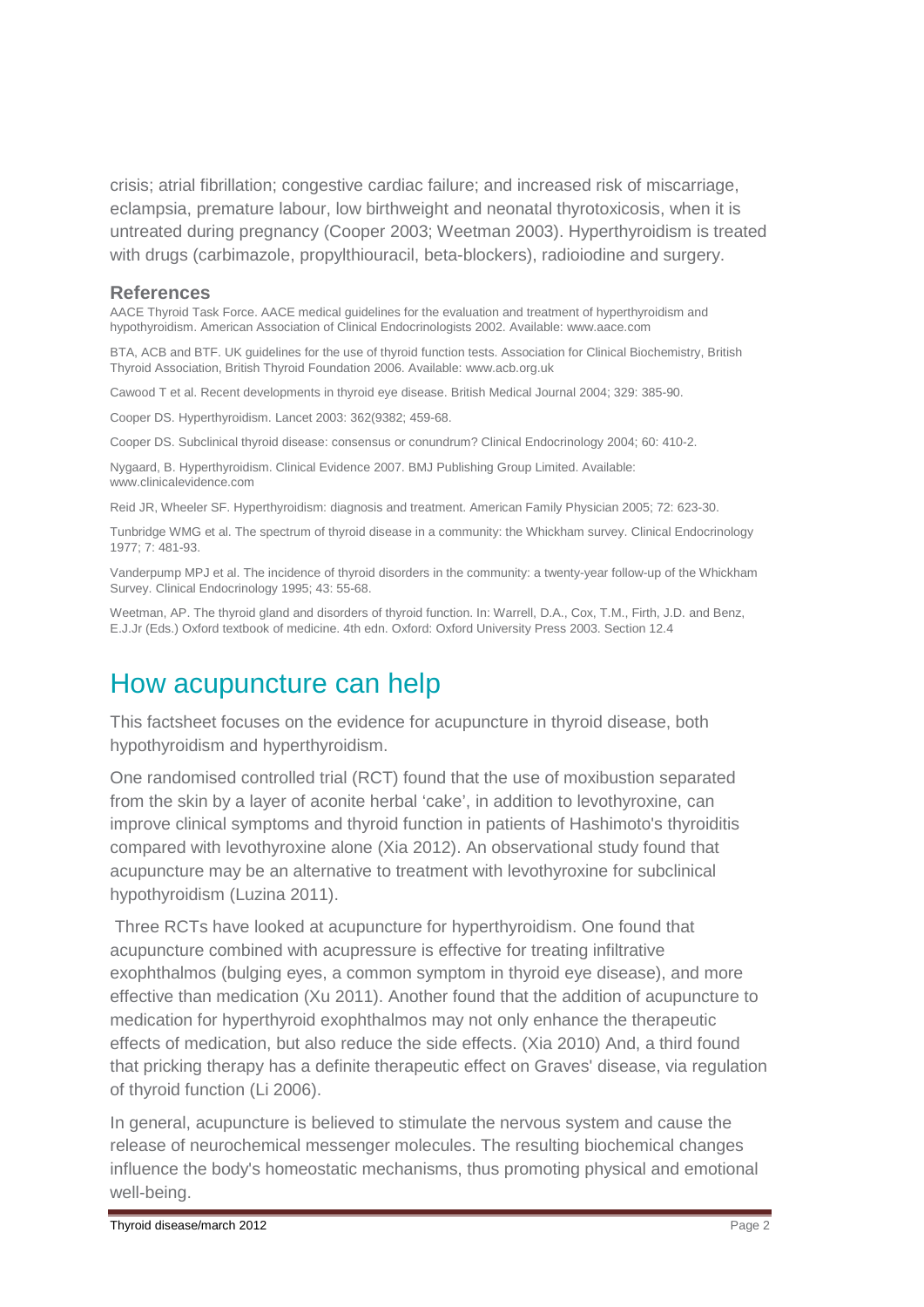Research has shown that acupuncture treatment may specifically help in thyroid disease by:

- Increasing free thyroxine (FT4) and free tri-iodothyronine (FT3) levels in hypothyroidism (Xia 2012; Hao 2009; Hu 1993);
- Decreasing serum tri-iodothyronine (TT3), total thyroxine (TT4), free T3 (FT3) and free T4 (FT4) levels and increasing supersensitive thyrotropin (S-TSH) levels in hyperthyroidism (Li 2006);
- Acting on areas of the brain known to reduce sensitivity to pain and stress, as well as promoting relaxation and deactivating the 'analytical' brain, which is responsible for anxiety and worry (Hui 2010; Hui 2009);
- Increasing the release of adenosine, which has antinociceptive properties (Goldman 2010);
- Improving muscle stiffness and joint mobility by increasing local microcirculation (Komori 2009), which aids dispersal of swelling;
- Reducing inflammation, by promoting release of vascular and immunomodulatory factors (Kavoussi 2007);

## About traditional acupuncture

Acupuncture is a tried and tested system of traditional medicine, which has been used in China and other eastern cultures for thousands of years to restore, promote and maintain good health. Its benefits are now widely acknowledged all over the world, and in the past decade traditional acupuncture has begun to feature more prominently in mainstream healthcare in the UK. In conjunction with needling, the practitioner may use techniques such as moxibustion, cupping, massage or electro-acupuncture. They may also suggest dietary or lifestyle changes.

Traditional acupuncture takes a holistic approach to health and regards illness as a sign that the body is out of balance. The exact pattern and degree of imbalance is unique to each individual. The traditional acupuncturist's skill lies in identifying the precise nature of the underlying disharmony and selecting the most effective treatment. The choice of acupuncture points will be specific to each patient's needs. Traditional acupuncture can also be used as a preventive measure to strengthen the constitution and promote general wellbeing.

An increasing weight of evidence from Western scientific research (see overleaf) is demonstrating the effectiveness of acupuncture for treating a wide variety of conditions. From a biomedical viewpoint, acupuncture is believed to stimulate the nervous system, influencing the production of the body's communication substances - hormones and neurotransmitters. The resulting biochemical changes activate the body's selfregulating homeostatic systems, stimulating its natural healing abilities and promoting physical and emotional wellbeing.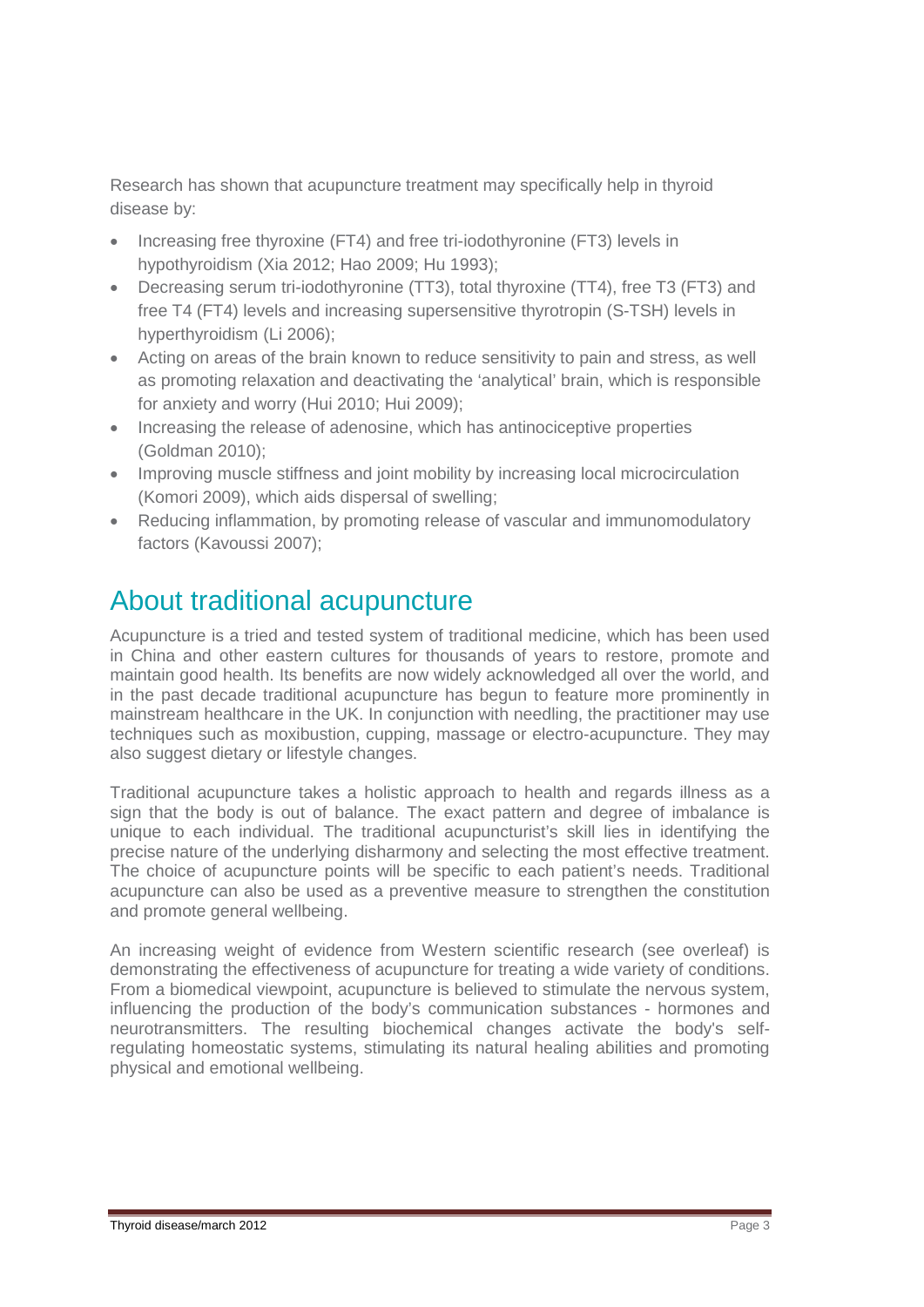#### About the British Acupuncture Council

With over 3000 members, the British Acupuncture Council (BAcC) is the UK's largest professional body for traditional acupuncturists. Membership of the BAcC guarantees excellence in training, safe practice and professional conduct. To find a qualified traditional acupuncturist, contact the BAcC on 020 8735 0400 or visit [www.acupuncture.org.uk](http://www.acupuncture.org.uk/)

# ACUPUNCTURE AND THYROID DISEASE

### The evidence

| <b>Research</b>                                                                                                                                                                                                                        | <b>Conclusion</b>                                                                                                                                                                                                                                                                                                                                                                                                                                                                                                                                                                                                                                                                                                                                                                                                                                                                                                                                                                                                                                                                                                                                                               |
|----------------------------------------------------------------------------------------------------------------------------------------------------------------------------------------------------------------------------------------|---------------------------------------------------------------------------------------------------------------------------------------------------------------------------------------------------------------------------------------------------------------------------------------------------------------------------------------------------------------------------------------------------------------------------------------------------------------------------------------------------------------------------------------------------------------------------------------------------------------------------------------------------------------------------------------------------------------------------------------------------------------------------------------------------------------------------------------------------------------------------------------------------------------------------------------------------------------------------------------------------------------------------------------------------------------------------------------------------------------------------------------------------------------------------------|
| <b>Randomised controlled trials</b>                                                                                                                                                                                                    |                                                                                                                                                                                                                                                                                                                                                                                                                                                                                                                                                                                                                                                                                                                                                                                                                                                                                                                                                                                                                                                                                                                                                                                 |
| Xia Y et al. Effect of aconite cake-<br>separated moxibustion at Guanyuan<br>(CV 4) and Mingmen (GV 4) on thyroid<br>function in patients of Hashimoto's<br>thyroiditis [Article in Chinese].<br>Zhongguo Zhen Jiu 2012; 32(2): 123-6. | A randomised controlled trial that looked at the effects of aconite<br>cake-separated moxibustion plus levothyroxine on thyroid<br>function in 85 patients of Hashimoto's compared with<br>levothyroxine alone. The clinical total effective rate and effective<br>rate of thyroid function in moxibustion group were 25.0% (10/40)<br>and 87.5% (35/40) respectively and, in western medication<br>group, 7.5% (3/40) and 57.5% (23/40) respectively, with<br>significant differences between the groups in favour of<br>moxibustion (both p<0.05). Serum free thyroxine index (FT4)<br>had increased significantly in the moxibustion group after<br>treatment (p<0.01). Serum supersensitive thyrotropin (S-TSH)<br>was lower in the moxibustion group than in the levothyroxine<br>group. There was no significant difference in serum FT4 and free<br>tri-iodothyronine (FT3) between the moxibustion group and the<br>levothyroxine group. The researchers concluded that aconite<br>cake-separated moxibustion added to levothyroxine can improve<br>clinical symptoms and thyroid function in patients of Hashimoto's<br>thyroiditis compared with levothyroxine alone. |
| Xu WM et al. Efficacy observation on<br>infiltrative exophthalmos treated with<br>acupuncture and acupoint massage<br>[Article in Chinese]. Zhongguo Zhen Jiu.<br>2011; 31(2): 101-4.                                                  | A randomised controlled trial that looked at the clinical efficacy of<br>acupuncture combined with acupressure on infiltrative<br>exophthalmos in hyperthyroidism. Forty five patients with<br>infiltrative exophthalmos allocated to acupuncture plus<br>acupressure or medicine (dexamethasone, methotrexate and<br>prednisone). The exophthalmos extents were 20.27 mm before<br>and 18.11 mm after treatment with acupuncture plus<br>acupressure and were 20.34 mm before and 19.47 mm after<br>medication (both p<0.01). The improvement was significantly<br>greater with acupuncture plus acupressure than with medication<br>(p<0.01). The total effective rate with acupuncture plus<br>acupressure (83.3%, 40/48) was also significantly better than<br>that with medication (53.8%, 21/39), and with fewer unwanted<br>effects. The researchers concluded that acupuncture combined                                                                                                                                                                                                                                                                                 |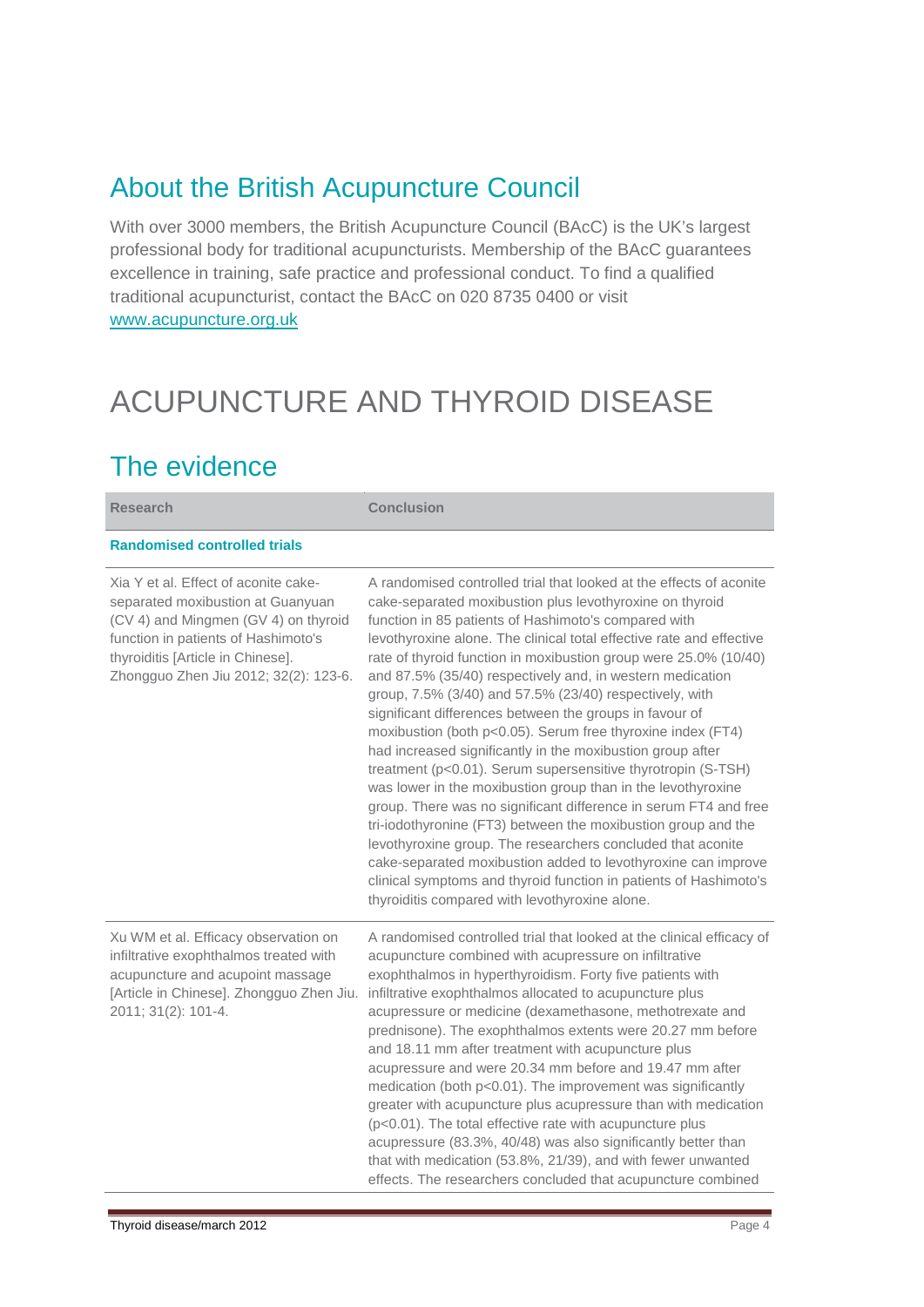|                                                                                                                                                                                                                              | with acupressure is effective for treating infiltrative<br>exophthalmos, and more effective than medication.                                                                                                                                                                                                                                                                                                                                                                                                                                                                                                                                                                                                                                                                                                                                                                                                                                                                                                                                                                |
|------------------------------------------------------------------------------------------------------------------------------------------------------------------------------------------------------------------------------|-----------------------------------------------------------------------------------------------------------------------------------------------------------------------------------------------------------------------------------------------------------------------------------------------------------------------------------------------------------------------------------------------------------------------------------------------------------------------------------------------------------------------------------------------------------------------------------------------------------------------------------------------------------------------------------------------------------------------------------------------------------------------------------------------------------------------------------------------------------------------------------------------------------------------------------------------------------------------------------------------------------------------------------------------------------------------------|
| Xia Y et al. Therapeutic effect and side<br>effect of treatment on hyperthyroid<br>exophthalmos with the combination of<br>acupuncture and medication [Article in<br>Chinese]. Zhongguo Zhen Jiu 2010;<br>$30(10): 806 - 9.$ | A randomised controlled trial that compared the effects and side<br>effects of acupuncture plus medication (thiamazole and<br>levothyroxine) with medication only in 52 patients with<br>hyperthyroid exophthalmos. Improvement in the objective<br>markers of eye syndrome was greater in the acupuncture plus<br>medication group than in the medication alone group (p<0.01). In<br>the medication alone group, 4 patients had hypoleucocytosis, 3<br>developed a rash and 3 had aggravated symptoms of<br>exophthalmos, while no such side effects were seen in the<br>acupuncture and medication group. However, 8 cases of<br>haemorrhage and 8 of hematoma were seen in the acupuncture<br>plus medication group. The researchers concluded that the<br>addition of acupuncture to medication for hyperthyroid<br>exophthalmos may not only enhance the therapeutic effects of<br>medication, but also reduce the side effects.                                                                                                                                      |
| Li GL et al. Observation on therapeutic<br>effect of pricking therapy on Graves'<br>disease [Article in Chinese]. Zhongguo<br>Zhen Jiu 2006; 26(11): 769-71.                                                                 | A randomised controlled trial that looked at the therapeutic effect<br>of pricking therapy on Graves' disease and its effects on thyroid<br>function. Sixty patients were allocated to either pricking therapy<br>or medication (tapazole). The total effective rate was 93.3% in<br>the pricking therapy group and 76.7% in the tapazole group, with<br>a significant difference between the two groups in favour of<br>pricking therapy (p<0.05). After treatment, serum tri-<br>iodothyronine (TT3), total thyroxine (TT4), free T3 (FT3) and free<br>T4 (FT4) had decreased significantly in both groups (p<0.01),<br>with no significant differences between the 2 groups, and<br>supersensitive thyrotropin (S-TSH) levels had increased<br>significantly (p<0.01). Thyroxine receptor antibody (TRAb) had<br>changed significantly in the pricking therapy group (p<0.01) but<br>not in the tapazole group (p>0.05). The researchers concluded<br>that pricking therapy has a definite therapeutic effect on Graves'<br>disease, via regulation of thyroid function. |
| <b>Other clinical studies</b>                                                                                                                                                                                                |                                                                                                                                                                                                                                                                                                                                                                                                                                                                                                                                                                                                                                                                                                                                                                                                                                                                                                                                                                                                                                                                             |

| Luzina KE et al. The influence of<br>acupuncture on the quality of life and<br>the level of thyroid-stimulating hormone<br>in patients presenting with subclinical<br>hypothyroidism [Article in Russian].<br>Vopr Kurortol Fizioter Lech Fiz Kult<br>$2011$ ; (5): 29-33. | An observational study including 27 female patients with<br>subclinical hypothyroidism (i.e. arthralgias and myalgias, and<br>elevated levels of thyroid-stimulating hormone but normal<br>concentrations of thyroid hormones) that looked at the effects of<br>body and ear acupuncture on quality of life and thyroid-<br>stimulating hormone levels. The treatment resulted in a<br>significant decrease in the number and severity of the initial<br>clinical symptoms; thyroid-stimulating hormone levels fell to the<br>physiological values and quality of life became comparable with<br>those of healthy women. The researchers concluded that<br>acupuncture may be an alternative to treatment with<br>levothyroxine for subclinical hypothyroidism. |
|----------------------------------------------------------------------------------------------------------------------------------------------------------------------------------------------------------------------------------------------------------------------------|-----------------------------------------------------------------------------------------------------------------------------------------------------------------------------------------------------------------------------------------------------------------------------------------------------------------------------------------------------------------------------------------------------------------------------------------------------------------------------------------------------------------------------------------------------------------------------------------------------------------------------------------------------------------------------------------------------------------------------------------------------------------|
| Hu G et al. A study on the clinical effect<br>and immunological mechanism in the<br>treatment of Hashimoto's thyroiditis by<br>moxibustion. J Tradit Chin Med 1993;                                                                                                        | An observational study in which 71 patients with Hashimoto's<br>thyroiditis were treated with moxibustion and their immune<br>function and thyroid function assessed. Moxibustion reduced<br>thyroid antibodies in the blood of patients with hypothyroidism                                                                                                                                                                                                                                                                                                                                                                                                                                                                                                    |
| Thyroid disease/march 2012                                                                                                                                                                                                                                                 | Page 5                                                                                                                                                                                                                                                                                                                                                                                                                                                                                                                                                                                                                                                                                                                                                          |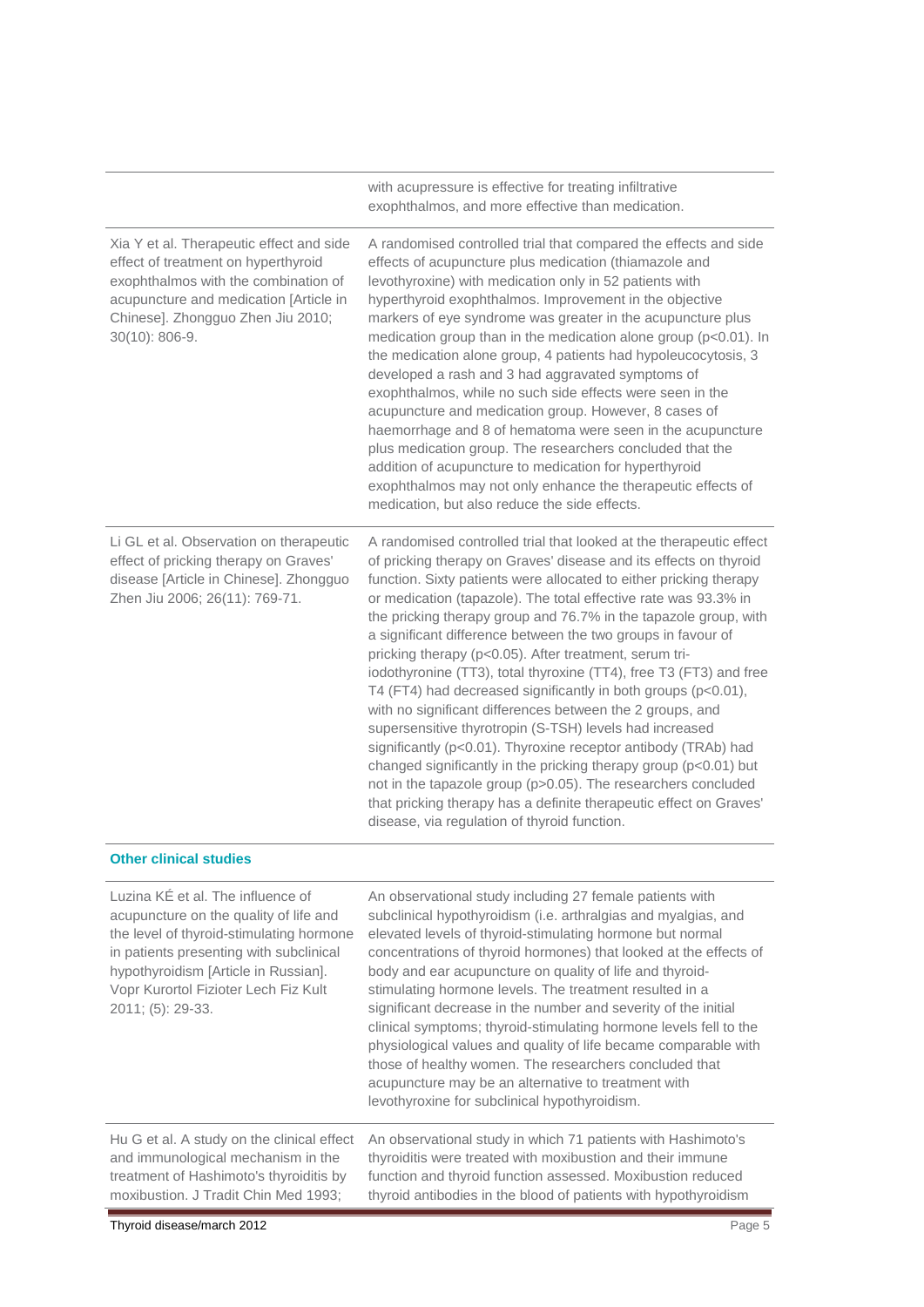| $13(1)$ : 14-8.                                                                                                                                                                               | leading to improved thyroid function. It also lowered thyroid<br>antibody secretory levels and the antibody-dependent cell-<br>mediated cytotoxicity activities of lymphocytes. In addition, the<br>action of moxibustion in reducing the secretion of thyroid<br>antibodies was found to be related to its action of regulating the<br>proportions of T lymphocyte subsets. The researchers concluded<br>that their results indicate that the treatment of Hashimoto's<br>thyroiditis by moxibustion is probably accomplished through its<br>effect on the regulation of the relationship among the T<br>lymphocyte subsets.                                                                                                                                                                                                                                                                                                                                                                                                                                   |  |
|-----------------------------------------------------------------------------------------------------------------------------------------------------------------------------------------------|-----------------------------------------------------------------------------------------------------------------------------------------------------------------------------------------------------------------------------------------------------------------------------------------------------------------------------------------------------------------------------------------------------------------------------------------------------------------------------------------------------------------------------------------------------------------------------------------------------------------------------------------------------------------------------------------------------------------------------------------------------------------------------------------------------------------------------------------------------------------------------------------------------------------------------------------------------------------------------------------------------------------------------------------------------------------|--|
| <b>Possible mechanisms of acupuncture</b>                                                                                                                                                     |                                                                                                                                                                                                                                                                                                                                                                                                                                                                                                                                                                                                                                                                                                                                                                                                                                                                                                                                                                                                                                                                 |  |
| Goldman N et al. Adenosine A1<br>receptors mediate local anti-nociceptive<br>effects of acupuncture. Nat Neurosci<br>2010; May 30.                                                            | A study showing that the neuromodulator adenosine, which has<br>anti-nociceptive properties, was released during acupuncture in<br>mice, and that its anti-nociceptive actions required adenosine A1<br>receptor expression. Direct injection of an adenosine A1 receptor<br>agonist replicated the analgesic effect of acupuncture. Inhibition<br>of enzymes involved in adenosine degradation potentiated the<br>acupuncture-elicited increase in adenosine, as well as its anti-<br>nociceptive effect. The researchers concluded that their<br>observations indicate that adenosine mediates the effects of<br>acupuncture and that interfering with adenosine metabolism may<br>prolong the clinical benefit of acupuncture.                                                                                                                                                                                                                                                                                                                               |  |
| Hui KK et al. Acupuncture, the limbic<br>system, and the anticorrelated networks<br>of the brain. Auton Neurosci 2010; 157:<br>81-90.                                                         | Studies have shown that acupuncture stimulation, when<br>associated with sensations comprising deqi, evokes deactivation<br>of a limbic-paralimbic-neocortical network, as well as activation<br>of somatosensory brain regions. These networks closely match<br>the default mode network and the anti-correlated task-positive<br>network. The effect of acupuncture on the brain is integrated at<br>multiple levels, down to the brainstem and cerebellum and<br>appears to go beyond either simple placebo or somatosensory<br>needling effects. Needling needs to be done carefully, as very<br>strong or painful sensations can attenuate or even reverse the<br>desired effects. Their results suggest that acupuncture mobilises<br>the functionally anti-correlated networks of the brain to mediate<br>its actions, and that the effect is dependent on the<br>psychophysical response. They discuss potential clinical<br>application to disease states including chronic pain, major<br>depression, schizophrenia, autism, and Alzheimer's disease. |  |
| Hao C et al. Effects of Fire-needle on<br>thyroid pathomorphology of rats with<br>hypothyroidism. Journal of Shanxi<br>College of Traditional Chinese Medicine<br>2009-05.                    | An animal study that looked at the effects of warming and<br>tonifying with fire needles on a rat model of the hypothyroidism.<br>After 4 weeks of treatment, the free thyroxine (FT4) and free tri-<br>iodothyronine (FT3) levels were increased.                                                                                                                                                                                                                                                                                                                                                                                                                                                                                                                                                                                                                                                                                                                                                                                                              |  |
| Hui K.K.-S. The salient characteristics<br>of the central effects of acupuncture<br>needling: limbic-paralimbic-neocortical<br>network modulation. Human Brain<br>Mapping 2009; 30: 1196-206. | This study assessed the results of fMRI on 10 healthy adults<br>during manual acupuncture at 3 acupuncture points and a sham<br>point on the dorsum of the foot. Although certain differences<br>were seen between real and sham points, the hemodynamic and<br>psychophysical responses were generally similar for all 4 points.<br>Acupuncture produced extensive deactivation of the limbic-<br>paralimbic-neocortical system. Clusters of deactivated regions                                                                                                                                                                                                                                                                                                                                                                                                                                                                                                                                                                                               |  |